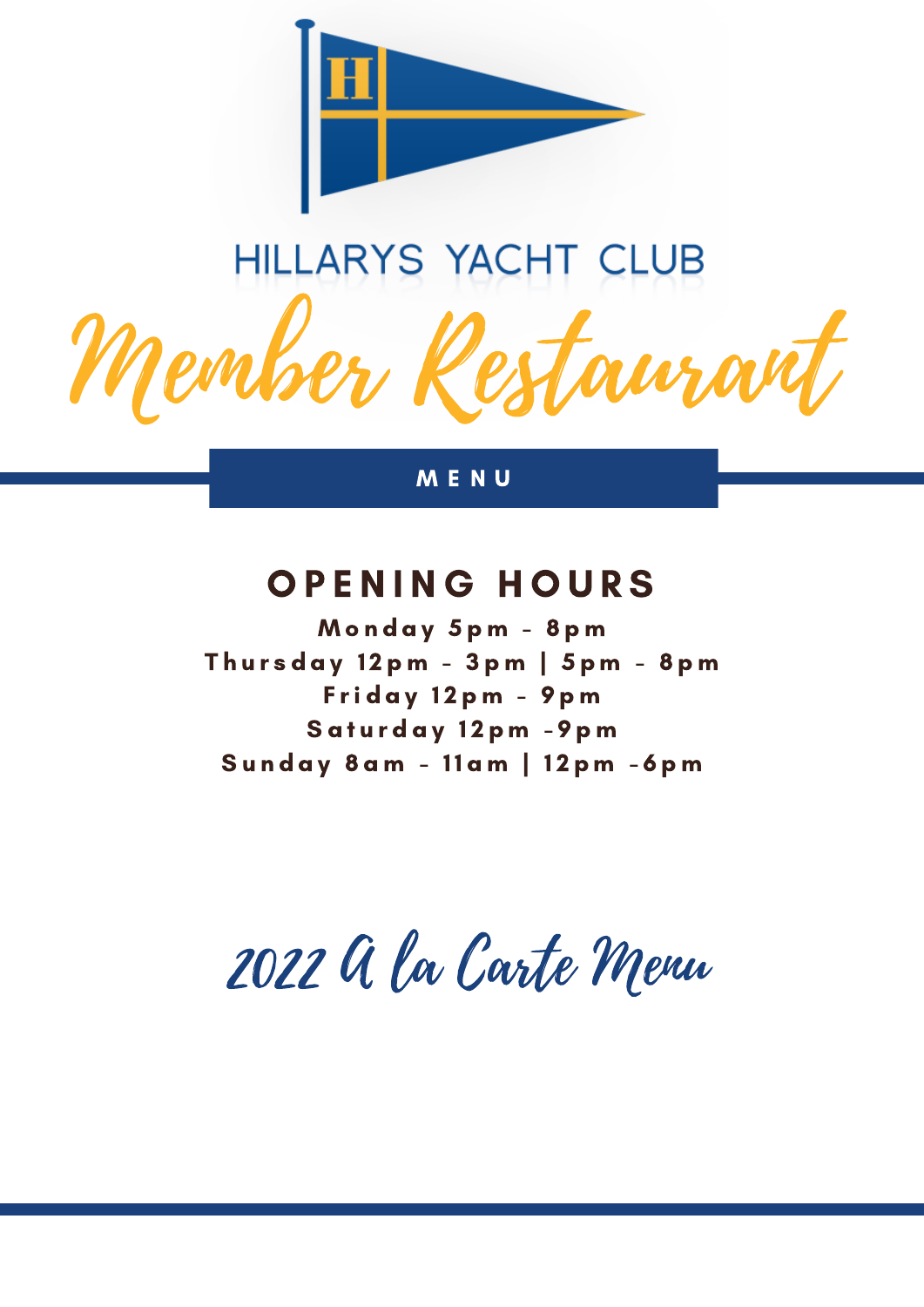Small plates

#### **GARLIC BREAD \$6**

6 pieces of homemade garlic bread NF, V

#### **TURKISH BREAD AND DIP \$8**

Served with homemade dip

#### LEMON PEPPER SQUID \$13

Served with lemon, aioli and rocket GFO, NF

#### FRIED CHORIZO AND SQUID \$16

Served with rocket, lemon and a mandarin dressing GF, NF

#### HOUSE MADE ARANCINI \$10

3 pieces of homemade arancini served with aioli NF

#### TWICE COOKED PORK BELLY BITES \$16

With chilli caramel and pineapple salsa GF, NF, DF

#### **GARLIC CHILLI PRAWNS \$15**

6 prawns served with lemon and garlic bread NF, GFO

#### VEGETARIAN SPRING ROLLS \$13

4 spring rolls served with a plum ginger dipping sauce VGN, NF

#### **CROQUETTES \$10**

2 homemade croquettes served with dipping sauce NF

#### **CHAR GRILLED OCTOPUS \$15**

Served with Kiwi salsa and romesco NFO, LF, GF



#### SIDE SALAD \$8

Seasonal garden salad V

#### **VEGETABLES S8**

Seasonal vegetables V

#### CHIPS \$9

Served with aioli or gravy GFO, NF, LF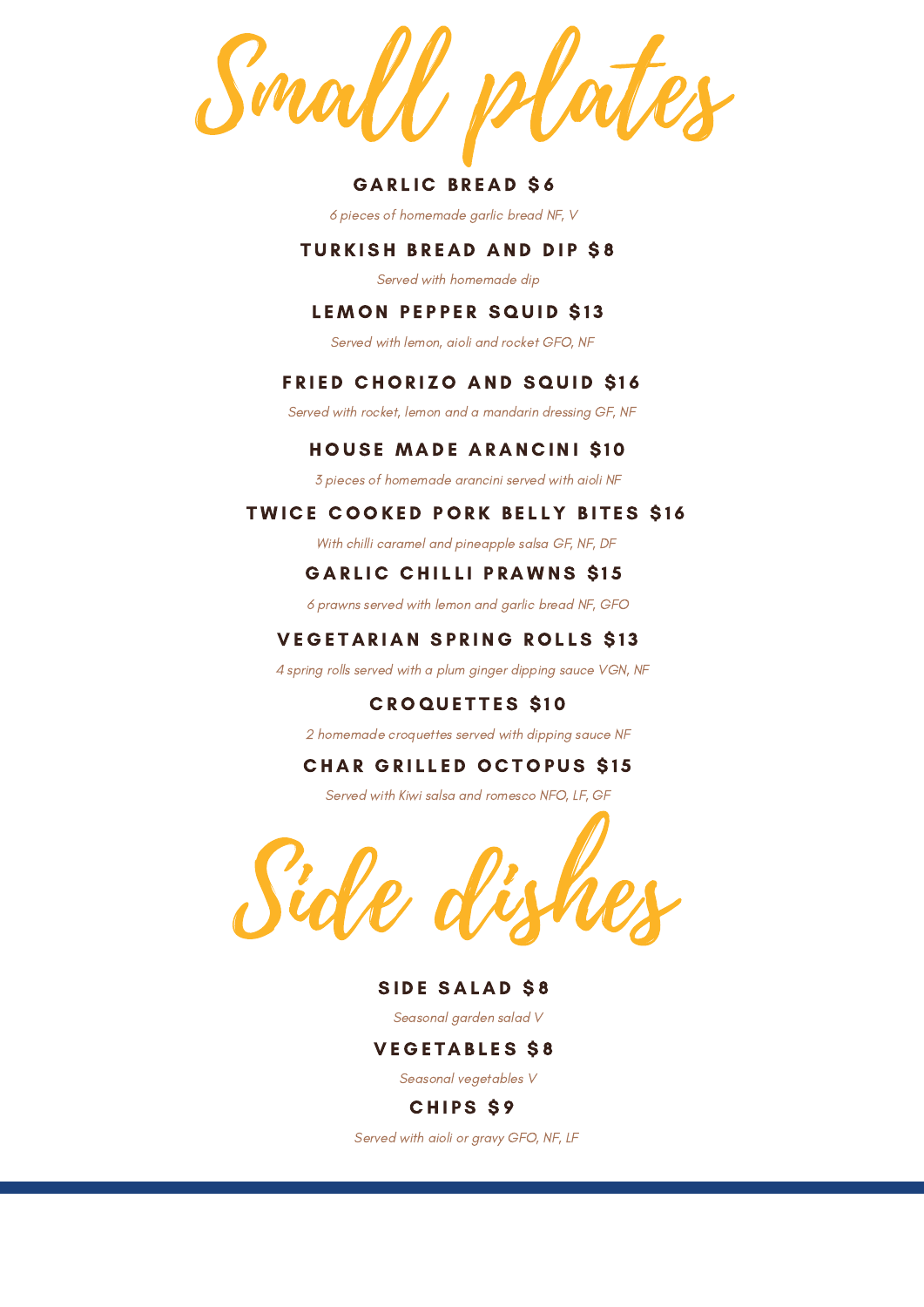Large Plates

#### **FISH AND CHIPS \$20**

Beer battered fish and chips served with tartare sauce and garden salad NF, LF GFO

#### BEEF AND GUINNESS PIE \$28

Homemade pie served with kale colcannon mash, garden peas and rich gravy NF

#### BEEF BRISKET BURGER \$24

Cheddar, slaw and smokey barbeque sauce NF

#### **BUTTER CHICKEN CURRY \$26**

Served with Basmati rice and paratha GFO, NF

### 300G SCOTCH FILLET \$34 **200G EYE FILLET \$34**

Your choice of steak served with duck fat potatoes, broccolini and garlic peppercorn sauce GF, NF

#### PAN FRIED CHICKEN BREAST \$28

Cauliflower and celeriac puree, puy lentils, greens, jus GF, NF

#### **VEGAN BOLOGNESE \$26**

Served with linguini and pangrattato VGN

#### SEAFOOD MARINARA \$28

Selection of seafood with white wine, rich tomato sauce, linguini and garlic bread NF

#### THAI CHICKEN SALAD \$26

Rice noodle, crisp vegetables, fresh herbs and nam jim dressing NFO, GF

#### **CATCH OF THE DAY SMP**

Please see staff for specials

#### SEAFOOD PLATTER FOR 2 \$70

Cold : Whole prawns, Greenhill mussels, sweet chilli and smoked salmon Hot: Barramundi bites, salt and pepper squid, scallops with garlic butter. Served with chips aioli and Turkish bread

GF = GLUTEN FREE  $|V = VEGETARIAN$ V G N = V E G A N | N F = N U T F R E E LF = LACTOSE FREE | DF = DAIRY FREE O = OPTION AVAILABLE UPON REQUEST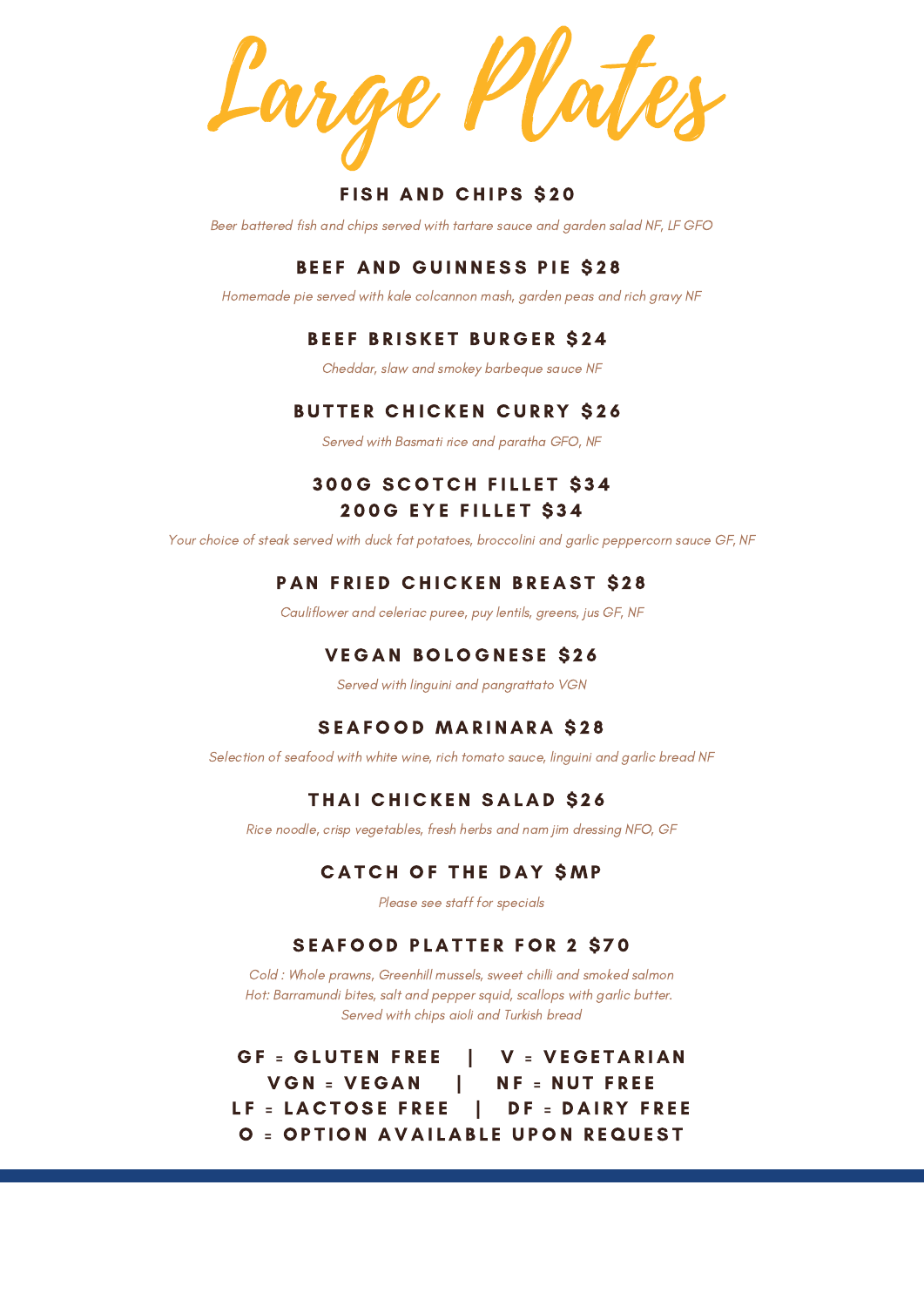

#### PANNA COTTA \$10

See the specials GF, NF

#### **CHOCOLATE FONDANT \$10**

Served with vanilla bean ice cream

#### ORANGE AND ALMOND CAKE \$10

Served with gin infused syrup and vanilla bean ice cream GF

## ICE CREAM \$7.5

Three scoops served with chocolate or berry topping NF, GFO

#### **SHARE CHEESE BOARD \$28**

Chef selection of cheeses, quince paste, apple, lavosh, muscatel, candied walnuts and cripbreads V, GFO



# **HOT DRINKS**

Flat White \$4 Cappuccino \$4 Cafe Latte \$4 Mocha \$4 Long Macchiato \$4 Espresso \$3 Short Macchiato \$3.4 Long Black \$3.6 Hot Chocolate \$4 Babycino \$1.2

+ 50 cents for a mug

# **TEA POT**

English Breakfast \$3.5 Earl Grey \$3.5 Green \$3.5 Peppermint \$3.5 Cammomile \$3.5

# **ICED DRINKS**

Iced Coffee \$5.5 Iced Chocolate \$5.5 Affogato \$6.5 Frangelico Affogato \$12.5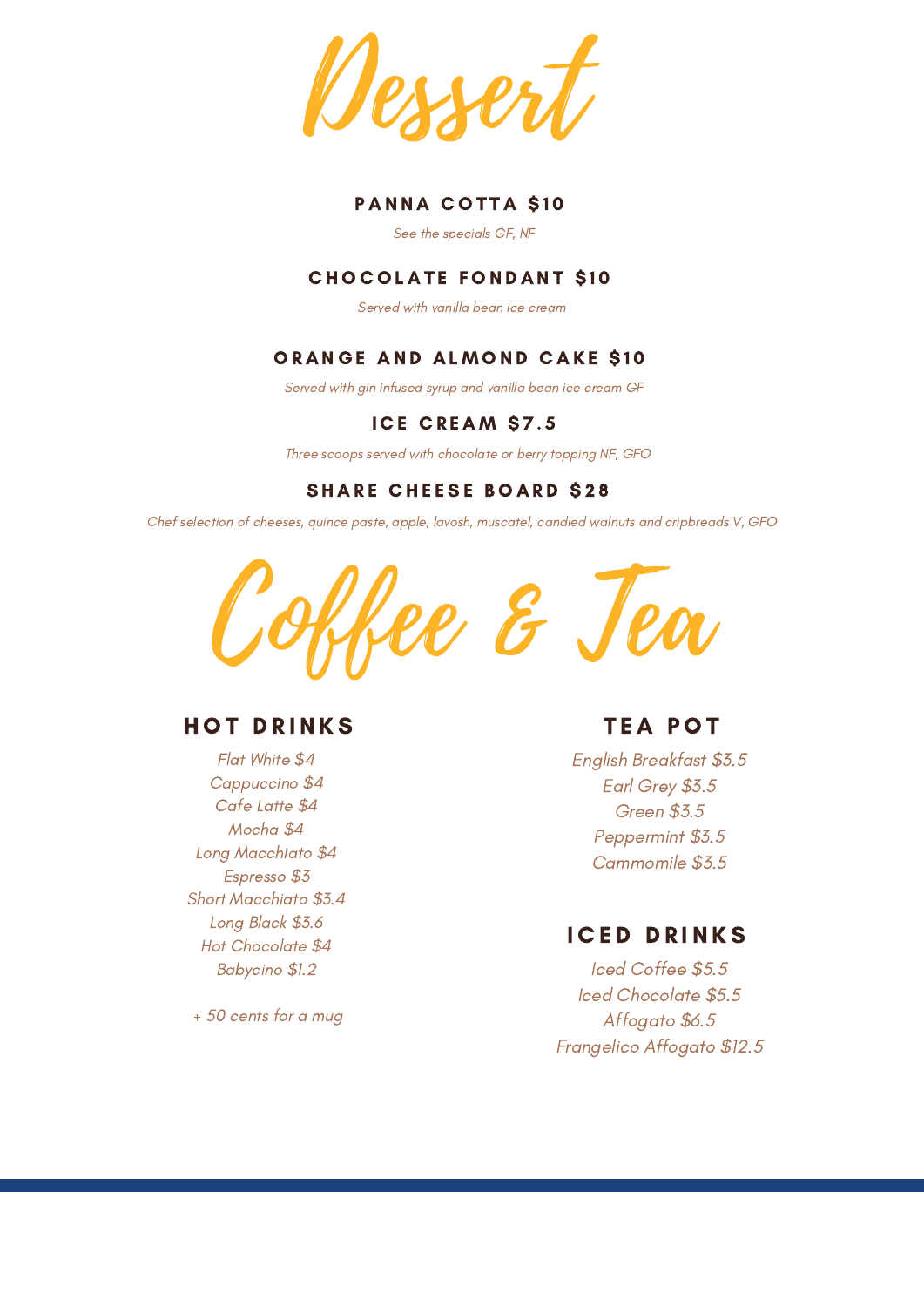On Tap

GREAT NORTHERN SUPER CRISP LAGER 3.5% \$8.5 4 PINES PACIFIC ALE 3.5% \$9 BROOKVALE UNION GINGER BEER 4% \$9.5 BULMERS ORIGINAL CIDER 4.7% \$9 CARLTON DRAUGHT 4.6% \$8.5 PERONI NASTRO AZZURO 5.1% \$12 GUINNESS 4.2% \$9.5 KILKENNY 4.3% \$9.5 BEER OF THE MONTH

Bottled

LOW ALCOHOL COOPERS ULTRA LIGHT 0.5% \$4.5 CASCADE PREMIUM LIGHT 2.4% \$6.5 PERONI LEGGERA 3.5% \$7.5 LITTLE CREATURES ROGERS 3.8% \$7.5 **HEINEKEN 0% \$5.5** 

#### C I D E R

STRONGBOW SWEET, ORIGINAL, DRY 5% \$6.5 STRONGBOW BLOSSOM 8.2% \$7.5

**FULL STRENGTH** 

HAHN SUPER CRISP GF 4.2% \$7.8 CORONA 4.5% \$8 FAT YAK PALE ALE 4.7% \$8 C R O W N L A G E R 4.9% \$ 7.5 CARLTON DRY 4.5% \$6.5 VICTORIA BITTER 4.9% \$7.5 H E IN E K E N 5% \$7.5 PERONI NASTRO AZZURO 5.1% \$8.5 LITTLE CREATURES PALE ALE 5.2% \$8.5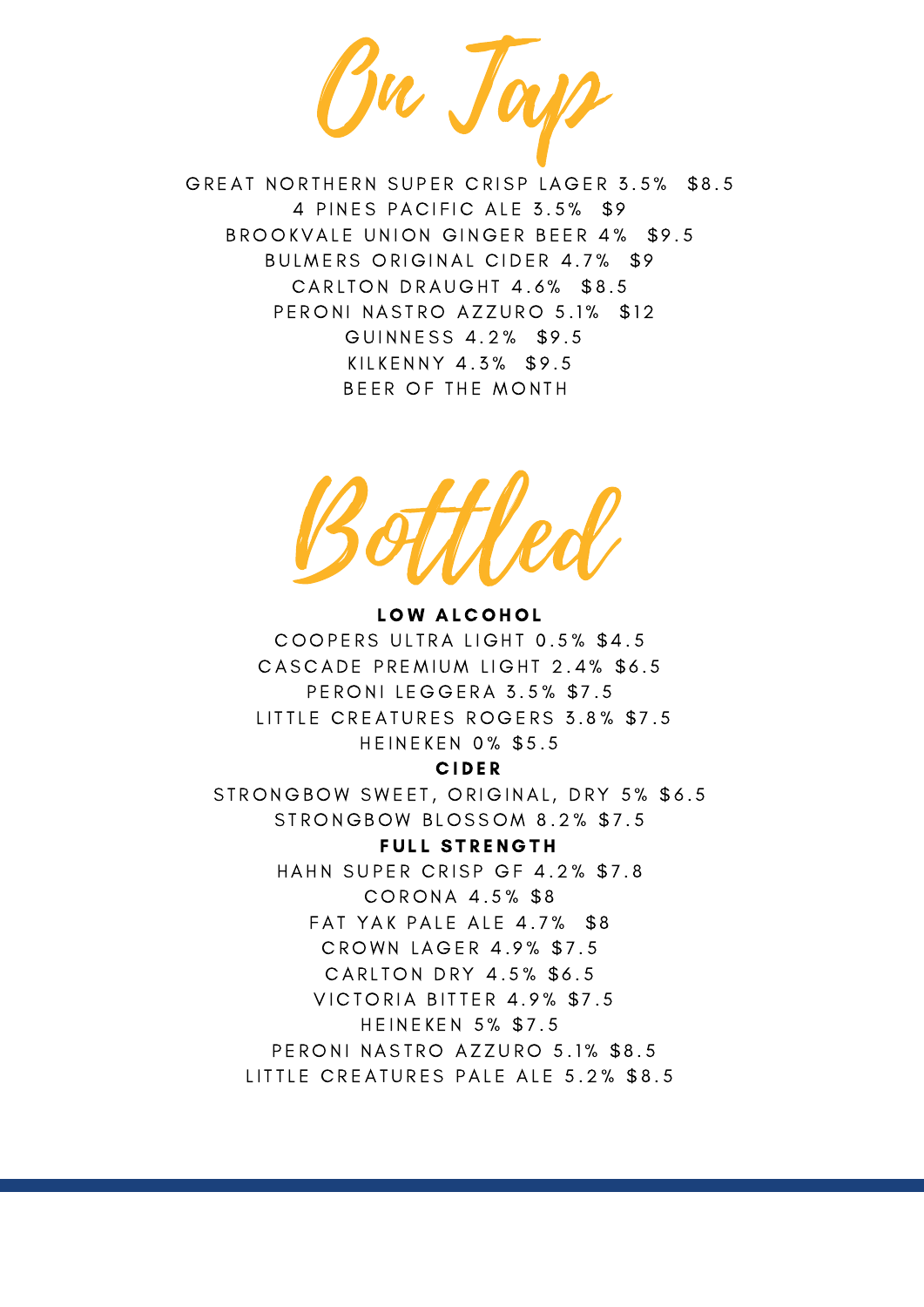Cocktails

MARGARITA BERRY ROCKS \$14 CHAMBORD, TEQUILA, TRIPLE SEC, LIME AND SALT A P E R O L S P R ITS \$ 14 APEROL, SPARKLING WINE, SODA AND ORANGE SKIPPERS TIPPLE \$14 GIN, AMARETTO AND PINEAPPLE DARK & STORMY \$14 SPICED RUM, GINGER BEER AND LIME COSMOPOLITAN \$14 VODKA, TRIPLE SEC, CRANBERRY AND LIME

Wines by the Glass

PICCOLO 200ML YELLOWGLEN YELLOW \$6.5 BROWN BROTHERS PROSECCO \$7.5 HENKELL TROCKEN \$8

#### WHITE BY THE GLASS

HARTOGS PLATE SEMILLON SAUVIGNON BLANC (WA) \$5 AMBERLEY CHENIN BLANC (WA) \$5.5 TRENTHAM LA FAMILIA MOSCATO (NSW) \$5.5 DEVILS LAIR FIFTH LEG SEMILLON SAUVIGNON BLANC (WA) \$5.5 OYSTER BAY CHARDONNAY (NZ) \$8 SAINT CLAIR SAUVIGNON BLANC (NZ) \$8 CAPE MENTELLE SEMILLON SAUVIGNON BLANC (WA) \$8.5

#### ROSÉ BY THE GLASS

DEVILS LAIR FIFTH LEG ROSÉ (WA) \$5.5 PEPPERJACK ROSÉ (LANGHORNE CREEK) \$8

#### **RED WINES GLASS**

HARTOGS PLATE CABERNET MERLOT (WA) \$5 WOLF BLASS YELLOW LABEL MERLOT (SA) \$5.5 ALKOOMI WHITE LABEL CABERNET MERLOT (WA) \$7.5 PEPPERJACK SHIRAZ (SA) \$8 TAYLORS JARAMAN CABERNET SAUVIGNON (SA) \$8.5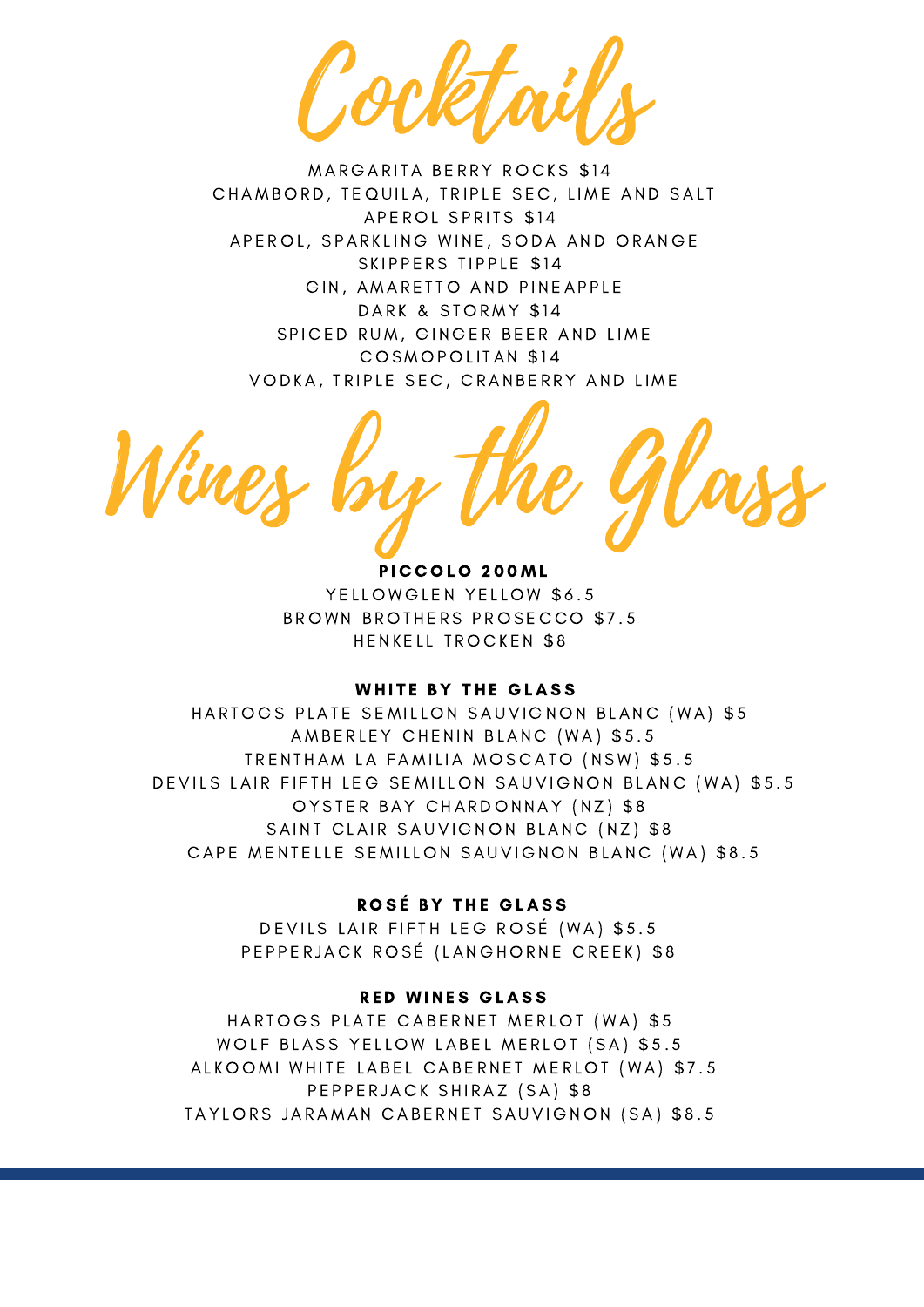Bubbles

YELLOWGLEN YELLOW \$24 BROWN BROTHERS PROSECCO \$28 HENKELL TROCKEN \$28 WOLFBLASS BILYARA BRUT \$19 OYSTER BAY SPARKLING CUVEE BRUT \$32 OYSTER BAY SPARKLING CUVEE ROSÉ \$32 SEPPELT SPARKLING SHIRAZ \$35 CHANDON NV BRUT \$45 MOET & CHANDON BRUT IMPERIAL \$90



HARTOGS PLATE SEMILLON SAUVIGNON BLANC (WA) \$19 AMBERLEY CHENIN BLANC (WA) \$20 TRENTHAM LA FAMILIA MOSCATO (NSW) \$22 DEVILS LAIR FIFTH LEG SEMILLON SAUVIGNON BLANC (WA) \$22 OYSTER BAY CHARDONNAY (NZ) \$32 SAINT CLAIR SAUVIGNON BLANC (NZ) \$35 CAPE MENTELLE SEMILLON SAUVIGNON BLANC (WA) \$39 HARTOGS PLATE MOSCATO (WA) \$19 WOLF BLASS BILYARA CHARDONNAY (SA) \$19 UPSIDE DOWN SAUVIGNON BLANC (NZ) \$20 BROWN BROTHERS CROUCHEN RIESLING (VIC) \$21 ALKOOMI WHITE LABEL SEMILLON SAUVIGNON BLANC (WA) \$23 DEVILS LAIR HIDDEN CAVE SEMILLON SAUVIGNON BLANC (WA) \$30 LEO BURING RIESLING (SA) \$35 OYSTER BAY SAUVIGNON BLANC (NZ) \$32 WOODLANDS ESTATE CHARDONNAY (WA) \$42 CAVALIERE D'ORO CAMANILE PINOT GRIGIO (ITALY) \$35 SHAW AND SMITH SAUVIGNON BLANC (SA) \$45 COLDSTREAM HILL CHARDONNAY (VIC) \$47